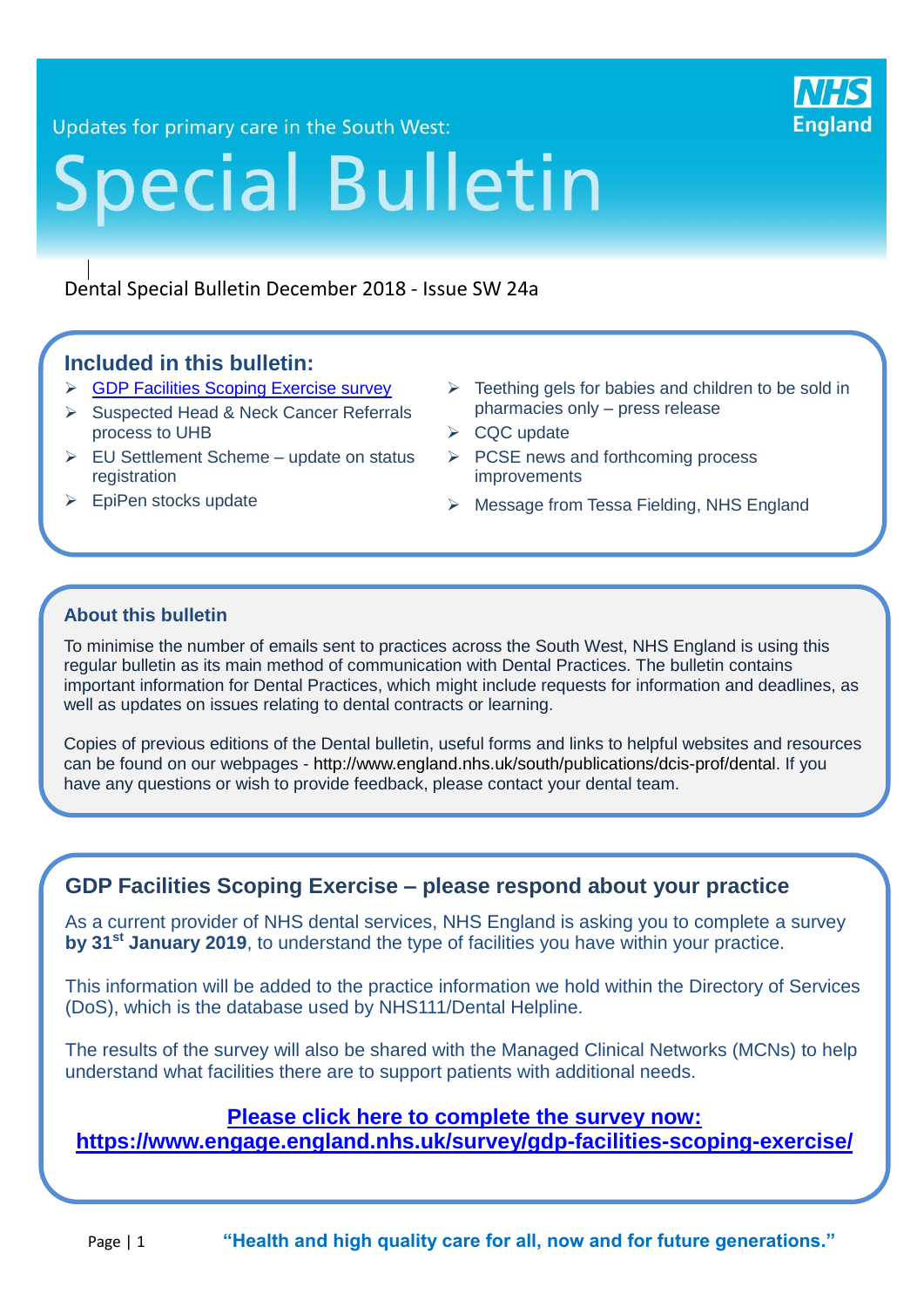#### **Suspected Head & Neck Cancer Referrals in BNSSG – please ensure correct referral process used for University Hospitals Bristol (UHB)**

To refer a patient for suspected oral cancer at UHB, please use the referral form titled '**SW Head and Neck Cancer Referral Proforma BNSSG FINAL 04-09-2017**' which is attached to this bulletin email.

Referrals can be made via ERS (preferred method). For dentists without ERS access, please send **securely via NHS.net email** to [ubh-tr.fastrackUHBreferrals@nhs.net.](mailto:ubh-tr.fastrackUHBreferrals@nhs.net)

Please ensure the patient understands they will be invited to be seen within two weeks, and that it is important they attend this and don't delay. If a patient has symptoms outside of the mouth e.g. neck lumps, which you think may warrant a cancer referral, please refer these to GP for assessment in the first instance, rather than directly to secondary care. This ensures the optimum pathway for these patients.

Hannah Marder Cancer Manager University Hospitals Bristol NHS Foundation Trust

# **The EU Settlement Scheme – update from Department of Health & Social Care**

Through the EU Settlement Scheme, which will launch in early 2019, EU nationals will be able to register for settled status if they have been here for five years, or pre-settled status if they have been here for less than five years. The process to register is simple and largely digital, and will cost £65 per adult and £32.50 per child. I am aware that some employers are planning to meet this cost, and this is something that you may wish to consider.

To test the system prior to wider launch, the Home Office has opened it up to health and care staff for a period of three weeks initially, until Friday, 21 December 2018. NHS Employers recently wrote to HR directors in the NHS, and members of the Cavendish Coalition, with full details of the scheme and an update on plans to further test it in the healthcare sector. My officials have also conducted webinars for organisations in the health and social care sectors to explain, in detail, the process for registering for the EU Settlement Scheme. Organisations have also been provided with an online toolkit to help promote the scheme to the EU nationals in their workforce.

There is no obligation for EU nationals to register early; however, **it is an opportunity for many to get this certainty earlier, and I would strongly encourage you to publicise this to your health and care staff who are EU nationals.**

Extract of letter 7/12/2018, from Rt Hon Matt Hancock MP, Secretary for Health & Social Care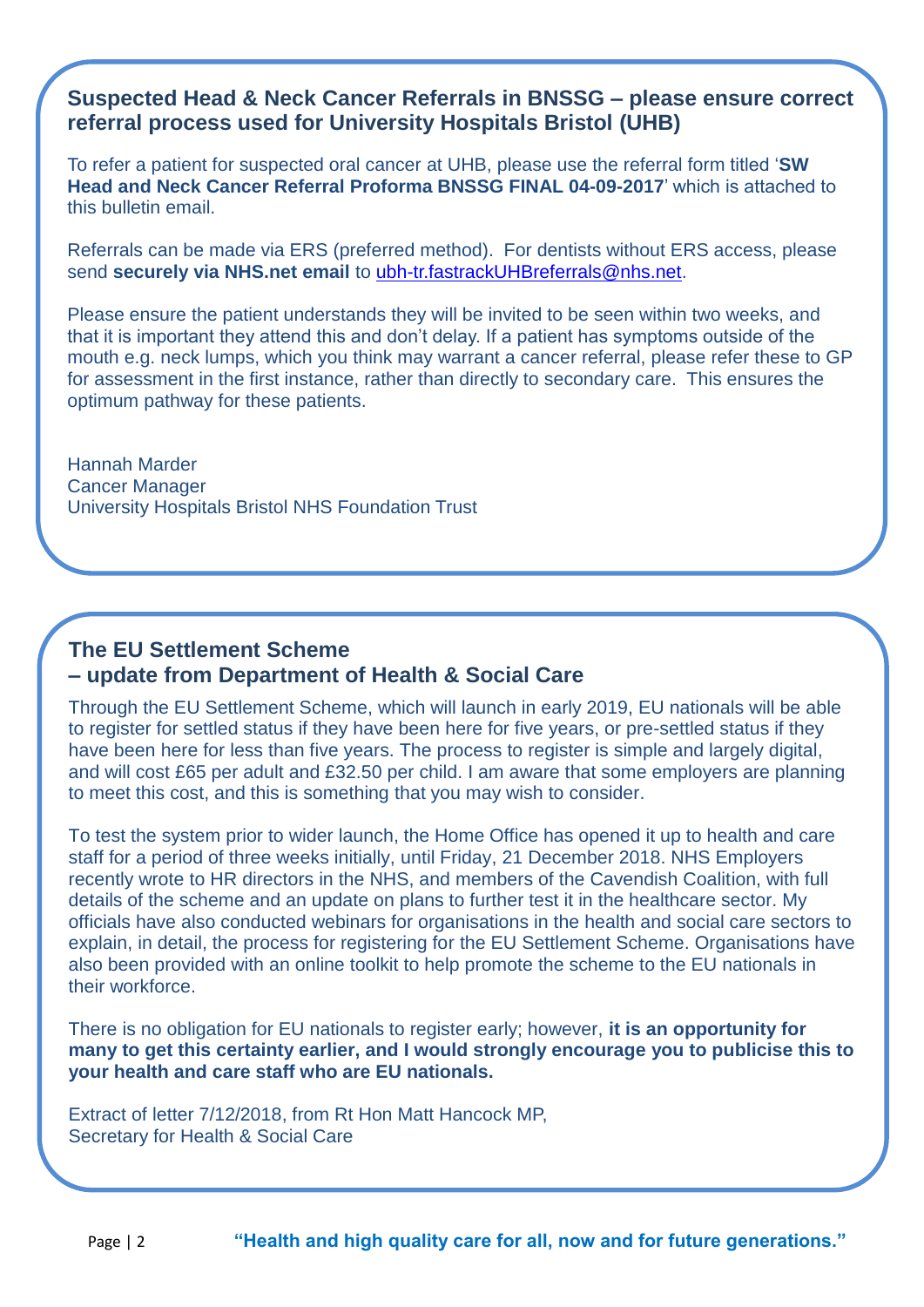# **EpiPen stocks update**

In our October special bulletin email (SW23a) we included advice around the Supply Disruption Alert on EpiPen® and EpiPen Junior®, and advising of the need to renew stock of adrenaline ampoules in your anaphylaxis kits for use, as opposed to holding EpiPens or other AAIs.

Please see attached pharmacy 'Update on Protocol on Dispensing of Adrenaline Auto-Injectors, 150microgram applying from 29th November 2018' for your further information.

#### **Teething gels for babies and children to be sold in pharmacies only**

Parents and caregivers are being advised products containing lidocaine used for teething in babies and children will be sold only in pharmacies from 2019.

**[Read the full press release at the Gov.uk website here.](https://www.gov.uk/government/news/teething-gels-for-babies-and-children-to-be-sold-in-pharmacies-only?utm_source=d911c902-08ca-4abe-8af1-2bbabd2263c7&utm_medium=email&utm_campaign=govuk-notifications&utm_content=immediate)**

#### **Care Quality Commission bulletins for primary care and dental services**

The CQC publish a **[monthly update for primary medical and dental services providers](https://content.govdelivery.com/accounts/UKCQC/bulletins/21e06ae)** and a specific **[update for providers of dental care services](https://content.govdelivery.com/accounts/UKCQC/bulletins/222f85c)** (Winter edition just published). Please view these now at the following links and sign up to receive the bulletins directly: **Monthly primary update:** <https://content.govdelivery.com/accounts/UKCQC/bulletins/21e06ae> **Dental care services**:<https://content.govdelivery.com/accounts/UKCQC/bulletins/222f85c>

# **PCSE news and forthcoming process improvements**

Please read the latest Primary Care Support England (PCSE) dental bulletin attached to this email. The bulletin includes important updates on performer change notifications (NPL2 and 3s), and details of forthcoming improvements which will transform the way new performer applications can be submitted and tracked.



#### **Message from Tessa Fielding**

As we reach the end of 2018, the  $70<sup>th</sup>$  year of the NHS and, my first two months in my new role as Contract Manager for dental services in the South West, a thank you to all providers, dental professionals and practice staff for all that you do to provide NHS patients with the high level of quality treatment they need.

Myself and all the dental team at NHS England are looking forward to working with providers and stakeholders as we move into 2019. Your support and engagement in shaping our services, to address the challenges of provision across our patch, and in finding innovative ways to meet public needs, will continue to be essential.

> Best wishes, Tessa Fielding, Dental Contract Manager (SW), NHS England

Page | 3 **"Health and high quality care for all, now and for future generations."**